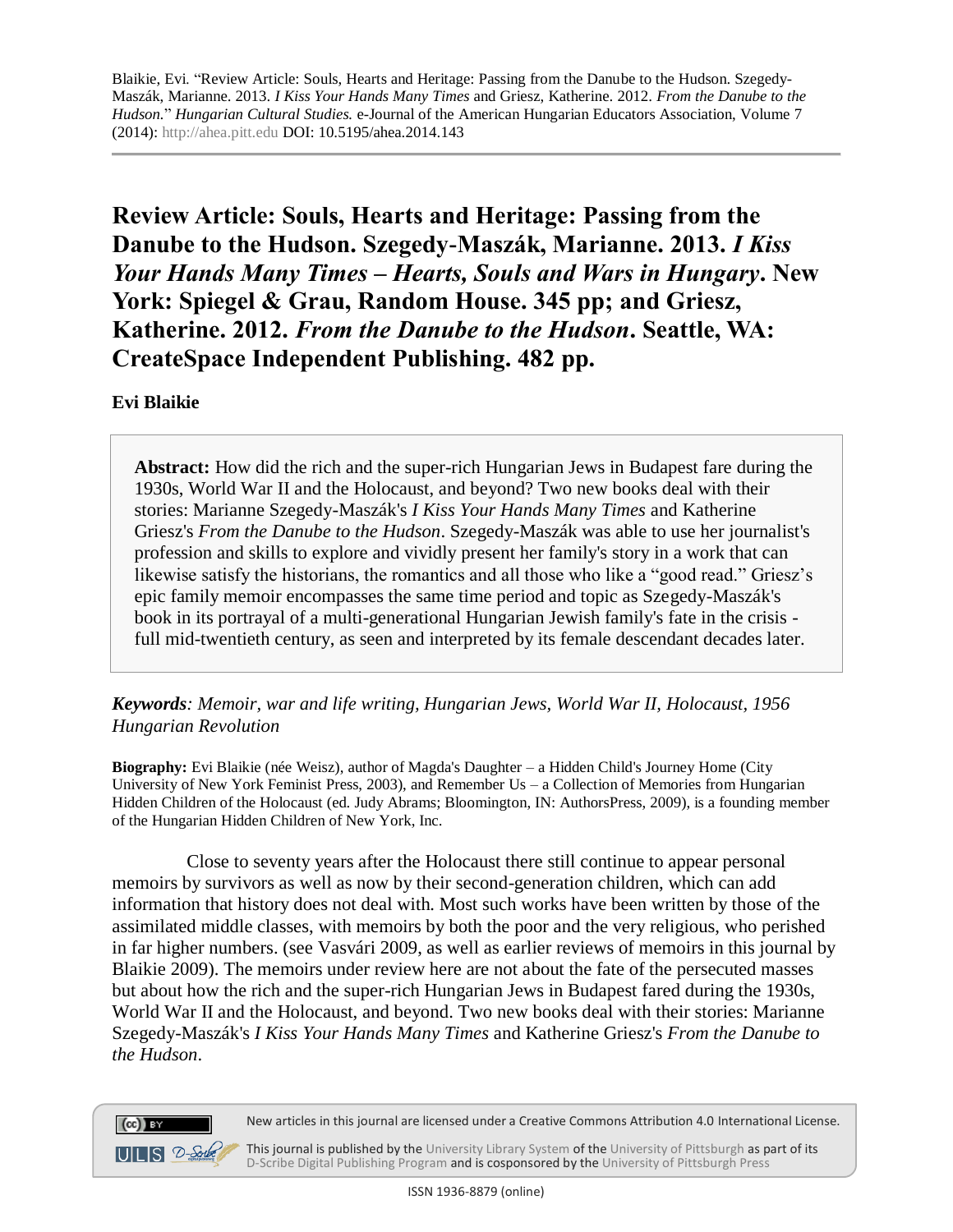Szegedy-Maszák, great-granddaughter of Manfred Weiss, a Jewish early twentieth century and inter-war industrialist and multi-millionaire, and daughter of Aladár Szegedy-Maszák, Hungary's first post-war ambassador to the United States, intertwines her family's impressive (hi)story with an intimate account of her parents' poignant and enduring relationship. Born in the U.S., Szegedy-Maszák does not speak Hungarian. Only after the deaths of her parents did she venture into and then recreated their personal pasts by reading through their love letters and diaries, which she first had to have translated. Thus she became acquainted with them not as the parents that she knew but as their younger selves. Szegedy-Maszák's revelations caused her to write about her parents lovingly, describing their courtship as wistful, gentle yet tenacious, as well as fraught with crises and long separations.

Obviously of great interest to Hungarians, the book was immediately translated, under the title *Csókolom a Kezét* (Budapest: Libri könyvkiadó, 2014). The translation received a positive review in *Nők Lapja* [The Women's Magazine] of May 22, 2014. It is of greater interest, however, that Imre Kerényi's editorial in *NOL* E-Magazine (of June 8, 2014) claimed that Szegedy-Maszák's book and family history proved that if it were not for the Germans invasion of Hungary, there would have been no deportations of Jews, as Hungary had been a safe haven to them, similar to Sweden or Switzerland. Szegedy-Maszák forcefully countered (in June 11, 2014) that neither of these two countries enacted laws depriving Jews of their rights and property, nor sent Jewish men as unarmed degraded soldiers to be slaughtered in the Russian front [\(http://nol.hu/velemeny/a-konyvem-helye-1467257,](http://nol.hu/velemeny/a-konyvem-helye-1467257) retrieved June 27, 2014).

Manfred Weiss and his wife, née Alice de Wahl, had six children and three of their four daughters married men who were also captains of industry and socially or politically prominent. Two sons-in-law, Moric Kornfeld, the writer's maternal grandfather (Baron Móric Kornfeld 2007; Tamás Kornfeld 2014), and Ferenc Chorin, her great uncle, proved to be exceptional businessmen who consolidated huge wealth and power in the family's hands. The Weiss steel and iron factories, located in Csepel Island in the middle of the Danube, at one time employed 40,000 workers. Kornfeld and Chorin jointly directed and navigated the family through the stormy waters of World War II, the Holocaust, and the period after the war, in which they already lived in the West. On the writer's father side, the Szegedy-Maszáks were a distinguished old Christian family. The writer's paternal grandfather had been close to Emperor Francis Joseph, and her grandmother acted as a leader in the Catholic Women's League, but the family lived in relatively modest circumstances, with their son Aladár supporting his parents and older sister Lilly.

The handsome and talented Aladár, the up-and-coming diplomat and confirmed bachelor, was a frequent visitor at the Kornfelds, where the intelligentsia of Budapest often assembled. In 1940, he met Hannah, the Kornfeld reserved and refined oldest daughter, and started courting her, though at first very discretely. Although Hannah had converted in 1920, in the anti-Jewish and racist atmosphere of the late 1930s and early 1940s, Aladár feared that her Jewish origin might harm his diplomatic career. Szegedy-Maszák introduces us to the pre-war lifestyle of the Weiss/Kornfeld/Chorin families, which was reminiscent of the British upper classes of those times, with its civilized manners, understated elegance, refinement and cultural pursuits; in fact, the writer mentions how at-home their British friends felt when visiting them.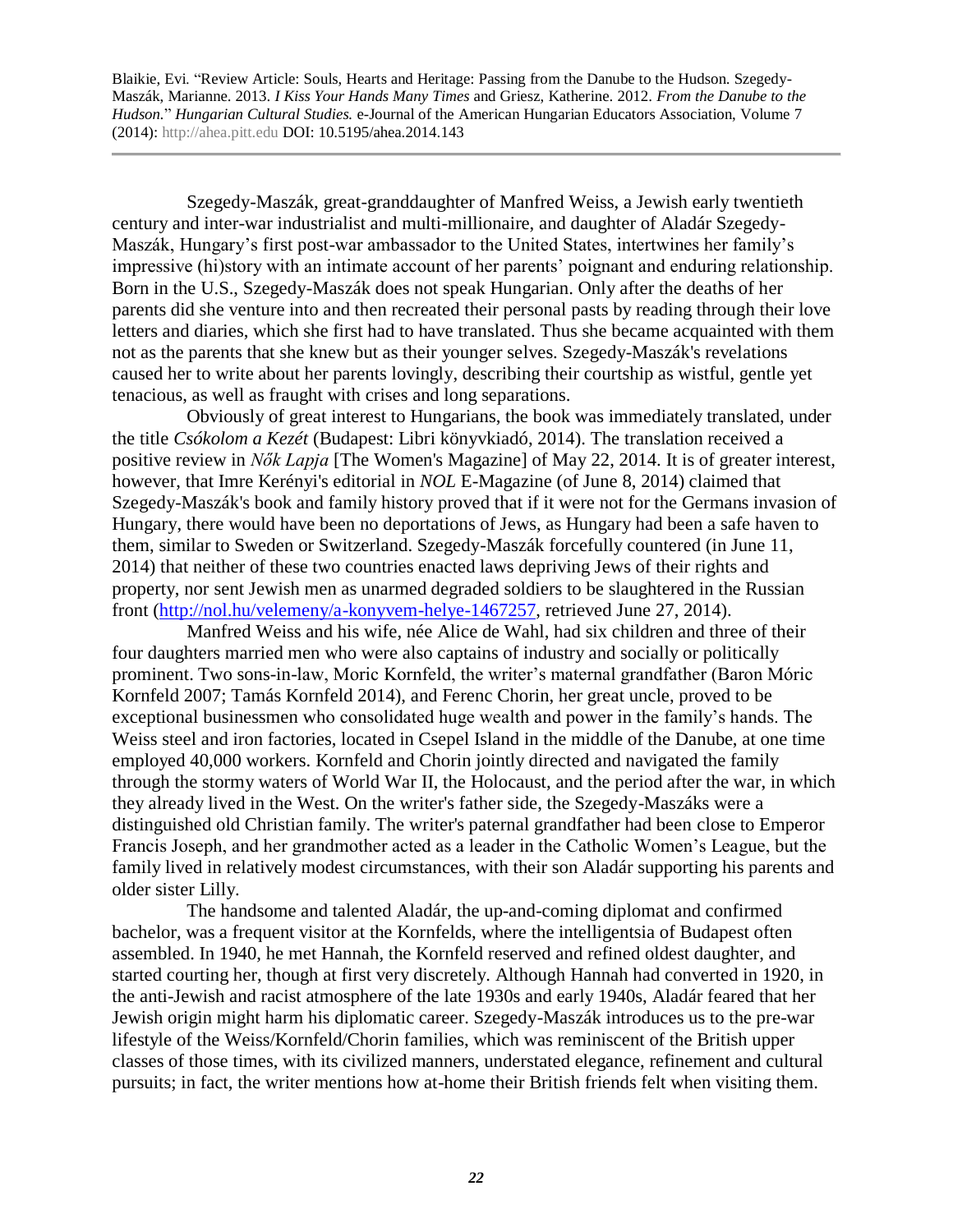Despite its enormous wealth, the large, close-knit family was thrifty, hard working, and famously philanthropic, with the women seriously engaged in good works, although at the same time they also enjoyed great luxury. Besides spacious mansions in Budapest, where they all resided, the family regularly gathered at Ireg in their 6,000 acre summer residence and in a hunting lodge where they spent the winter holidays. It would have been interesting to see more pictures of the family in those years, instead of only a handful of minuscule, almost indistinguishable photographs occasionally appearing without captions, as those are buried at the end of the book.

The idyllic life enjoyed by the Kornfeld/Chorin family in the 1920s and the early 1930s changed as the winds of war approached. Several family members had converted to Christianity in those decades, some out of conviction and others out of convenience, while some others steadfastly refused to do so. All however acknowledged their Jewish roots, which may be the reason why, when Hannah and her sister, Puppa, "went to some parties at the homes of Gentile girls, they always felt like outsiders" (52). In the next generation, however, the writer already grew up as a church-going Catholic with devout parents. Since both sides of her family played important roles in Hungary's political, economic and diplomatic life, Szegedy-Maszák gives a detailed account of the family's involvement in the history of the country from the 1930s to the communist takeover after World War II. Aladár was an envoy to Berlin in the 1930s, where he witnessed Hitler's ascent, and referred to the Nazi ideology as a "mass-psychosis." His staunch anti-Nazi convictions endangered his diplomatic career in the increasingly anti-Semitic, right leaning Hungarian politics and atmosphere, and eventually landed him in the notorious Fő utca jail, from where he was later deported to Dachau.

Meanwhile, the Kornfeld/Chorin factories reluctantly worked at full tilt, manufacturing Messerschmitt engines and other ammunition for the Nazi war effort. Aladár Szegedy-Maszák's frustration and worries for his homeland were agonizing, yet neither he nor, ironically, the unwilling Jewish "arms manufacturers" considered leaving the country. Aladár had an overwhelming sense of duty to his family and loyalty to his country, which was being taken over by thugs and he was helpless in stopping this advance. The Kornfeld/Chorin position is more difficult to understand. They relied on their position and fortune to save them from the fate of their fellow Jews, which, ultimately, did happen. After the German invasion, the two heads of the family were arrested and suffered humiliation and torture. Other members of the family scrambled, hiding and running from place to place, until they were all gathered together, and Ferenc Chorin negotiated a deal that made headlines around the world: forty members of the Kornfeld/Chorin tribe were flown out of Hungary to the safety of neutral Portugal and Switzerland. The secret and complicated deal involved ceding the family fortune and factories to Heinrich Himmler, who had Hitler's personal permission for making such an arrangement and thus enraged his rival, Von Ribbentrop, as well as the Hungarian government. Though four family members were kept as hostages until the deal went through, eventually the whole family survived intact and was allowed to leave. The more astounding fact was that the Nazis kept their part of the bargain (on world Jewry rescue attempts of the time see: Szita 2005; "Becher Seizes Weiss Family Wealth" at: *<http://www.clintonlibrary.gov/assets/storage/>*)

The story of the family's life in exile in Portugal and Switzerland, waiting interminably for the end of the war and the issuance of their U.S. visas, might have been better were it less detailed with the circumstances and doings of various and sundry family members, repeatedly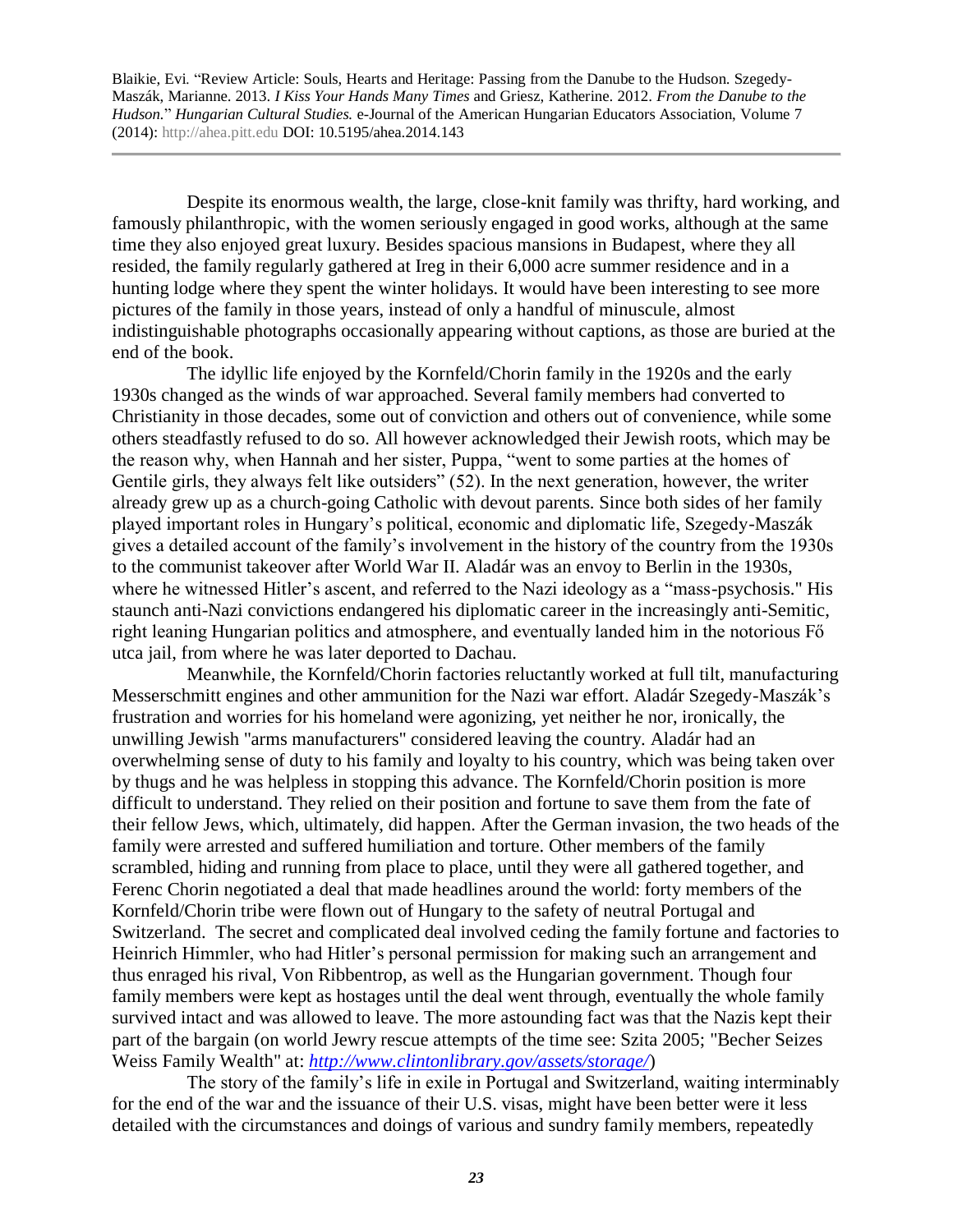sending the reader scurrying to the family tree at the beginning of the book, only to find that it fails to present the birth and death dates of those persons. Instead of this leafing back and forth, at least this reader would have preferred to tarry awhile with, e.g., Puppa, the writer's aunt and a provocative and intriguing character in her own right. Amazingly, following the ordeal of exile, internment and lack of communication for two years, Hannah and Aladár were reunited after the war and married in Budapest before he was named Ambassador to the U.S., where he fought fruitlessly to stop the communist takeover of his country. His short-lived ambassadorship was fraught with frustrations and he eventually resigned when the communists took power. Weakened by his wartime experiences, disappointed in being unable to save his country or even return to it, this incorruptible, highly principled man was unable to bend and fell into a depression that lasted to the end of his life.

The writer begins and ends the book with an account of her family's life in Washington, DC. So far, three generations have been living there together in harmony, totally reconciled to their diminished wealth, but with memories of events that the younger generation would never be able to match. As for recapitulating and telling about it all some seventy years after the event, Marianne Szegedy-Maszák was able to use her journalist's profession and skills to explore and vividly present her family's story in a work that can likewise satisfy the historians, the romantics and all those who like a "good read."

Katherine Griesz's epic family memoir, *From the Danube to the Hudson*, encompasses the same time period and topic as Szegedy-Maszák's book, but her work lacks the engaging quality and the focus of *I Kiss Your Hands*. Though obviously this family, too, had means, their lifestyle and wealth did not compare to those of the Weiss/Kornfeld/Chorin family. Moreover, this family is indicative of many of the upwardly mobile interwar merchant class Jews of Budapest, who became nouveau riches, emulating the lifestyle of the truly wealthy, and thereby acquiring a pretentiousness that actually laid bare their much humbler origin.

Griesz's grandfather, Ignatius (whose last name is never mentioned in the book) was a very successful purveyor of exotic and rare foodstuffs and owned a large company by the name of *Colonus* in Budapest. Ignatius' daughter, Magda, is in fact the central -- in the sense of active -- character of the memoir, rather than her daughter Kati, the author. Magda grows up spoiled, idle and unhappy because her father refuses to allow her to work in his establishment, telling her to "go shopping, read, play the piano, embroider…." (9). Education and good works are evidently no alternatives for Magda, so she marries to escape her father's authority and soon becomes the mother of Kati. The marriage, however, is doomed to fail on account of Magda's incapacity to share her husband's more intellectual interests. Incomprehensibly, only after her divorce, aged thirty-three, does Magda first become aware of her ethnicity, when her father agrees to pay for her plastic surgery to make her look less, as he calls it, *"racially identifiable*,*"*  which her mother "translates" as *"less Jewish"* (48). Still, beyond this incident, Magda is so unaware of the 1930s socio-political state of things in Hungary that in 1938, upon the enactment of the first Jewish Law in the country, she exclaims: "It is the first time I've heard of an anti-Jewish law here in Hungary" (102). In reality, already in 1920, Hungary was the first European country to enact the Numerus Clausus Act that limited the admittance of Jews to universities in proportion to their percentage in the general population.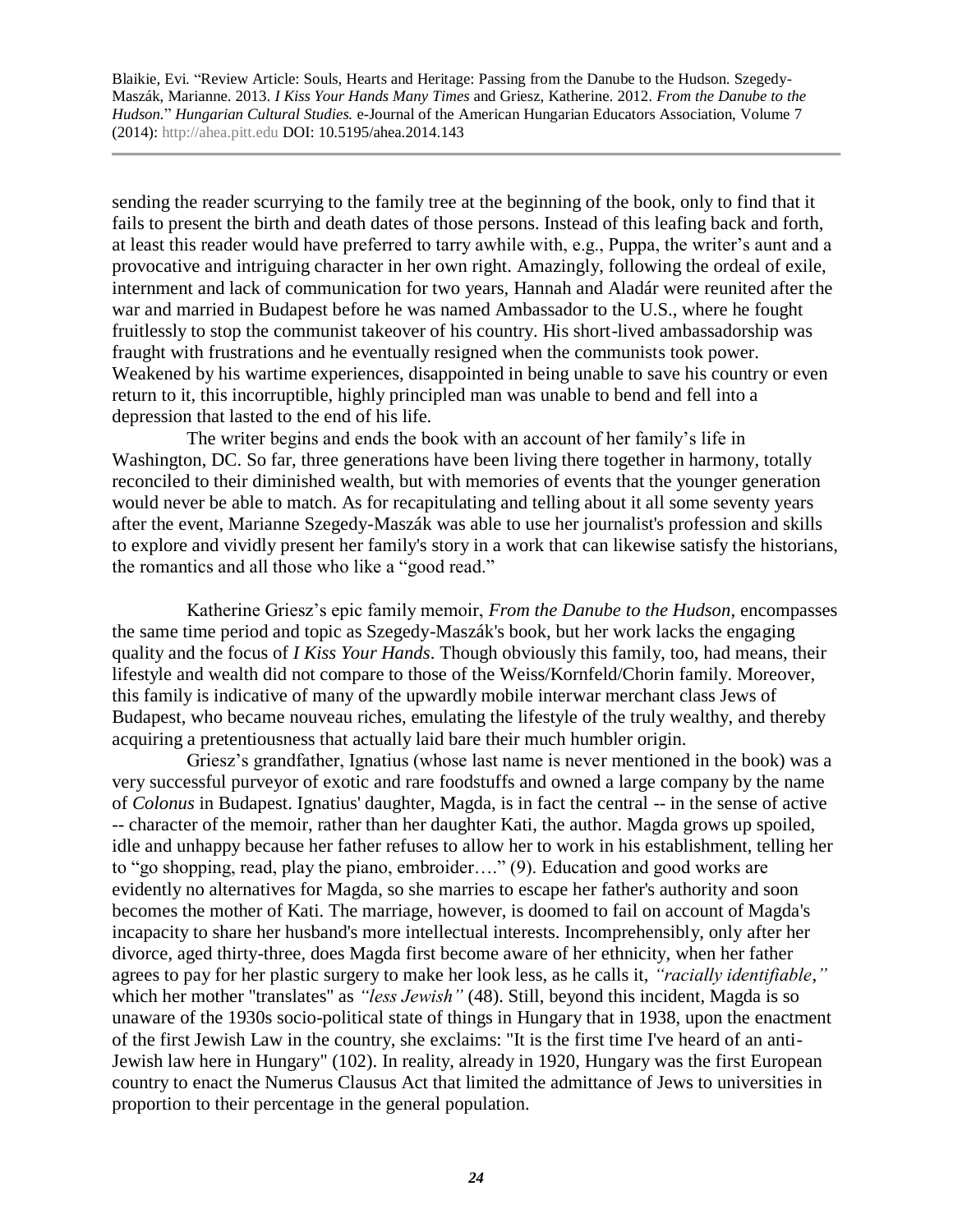Despite the prevailing anti-Semitic atmosphere, Magda sends her daughter to attend Jewish religious classes, where Kati embraces the religion and adopts her teacher, Rabbi Herzog, as a father figure, as she and Magda's new husband, Gábor, have taken an instant dislike to each other. Soon afterward, however, the family converts to Christianity and Kati is sent to a Calvinist Young Ladies Academy boarding school, with the help of Eugene Paal, Ignatius' sycophantic gentile employee, because her family believes that the this school "caters to the children of aristocrats, landowners and the gentry, and they emphasize their strong Hungarian tradition" (121). Yet, being of Jewish origin, Kati becomes the target of vicious anti-Semitic attacks in the Academy. Eventually she leaves, but even then she seems more bothered by the low class of her past schoolmates than by their anti-Semitism: "only some of them ….come from the finest aristocratic family….Others are the children of country sheriffs, bailiffs, and district administrators" (138). When Kati's first cousin Claire and her husband Freddie wisely decide to emigrate to Australia, there is much consternation in the family, because they do not even know where Australia is. Grandfather Ignatius, the worldly businessman, venture a guess: "I think it must be far away. I am only familiar with the countries I do business with" (112).

World War II breaks out, Ignatius dies, and the men in the family are sent into internment and to labor battalions in the Hungarian army. When the German army occupies the country and marches into Budapest on March 19th 1944, the situation for Jews becomes desperate. Magda and her family are forced to wear the yellow star, but she still insists on not knowing that other Jews even live in the same building as her (166). Soon afterward the family is thrown out of their apartment by the anti-Semitic caretakers and crammed into a "Jewish House" (marked by a yellow star) in the city. Instead of hiding the family's valuables, as most Jews did at the time, Magda and her mother simply give up everything when ordered to do so.

In these most dangerous times, the spoiled Magda comes into her own, "[takes] charge of the kitchen and [begins] to cook" (174). She now becomes the true heroine of this family saga, and even manages to get food from her father's store, which is by then run by the perfidious and hostile Eugene Paal. Later, through Ignatius' erstwhile business contacts with Portugal, the family finds shelter in a Portuguese Ambassadorship Safe House in Budapest, but with the Soviet army already surrounding the Capital, the *Nyilas* [Arrow Cross] squads march all the House occupants into the ghetto, where Magda, Gábor (who has been away and recently reappeared) and Kati barely survive. Only after Liberation does Kati find out that her first love, Jani, was shot into the Danube, along with her father and the beloved Rabbi Herzog.

Once the war is over, there is no further mention of Jews, Jewish life, or any Jewish practice in this epic memoir, except in the very last pages, where in the 1990s and after many years abroad, Kati and her husband return to Hungary and he visits his parents' graves in the Budapest Jewish cemetery. In the immediate postwar period, the family manages to restore the foodstuffs business, and Magda insists on being part of it, "but," says the writer, at thar time "it was still something of a novelty for a woman of her class and circumstances to work" (214). Life for Magda and Kati resumes with all its pre-war luxuries and pleasures. Soon, however, as the communists gain more power, Kati is sent to Switzerland to study hotel management, while Magda and Gábor try to escape Hungary. The escape fails and they are subjected to interrogation at the dreaded and notorious AVO - *Államvédelmi osztály* [State Security Agency] headquarters at Andrássi Ut 60, after which they are imprisoned at Kistarcsa, the erstwhile Nazi internment camp, by now turned into a communist jail.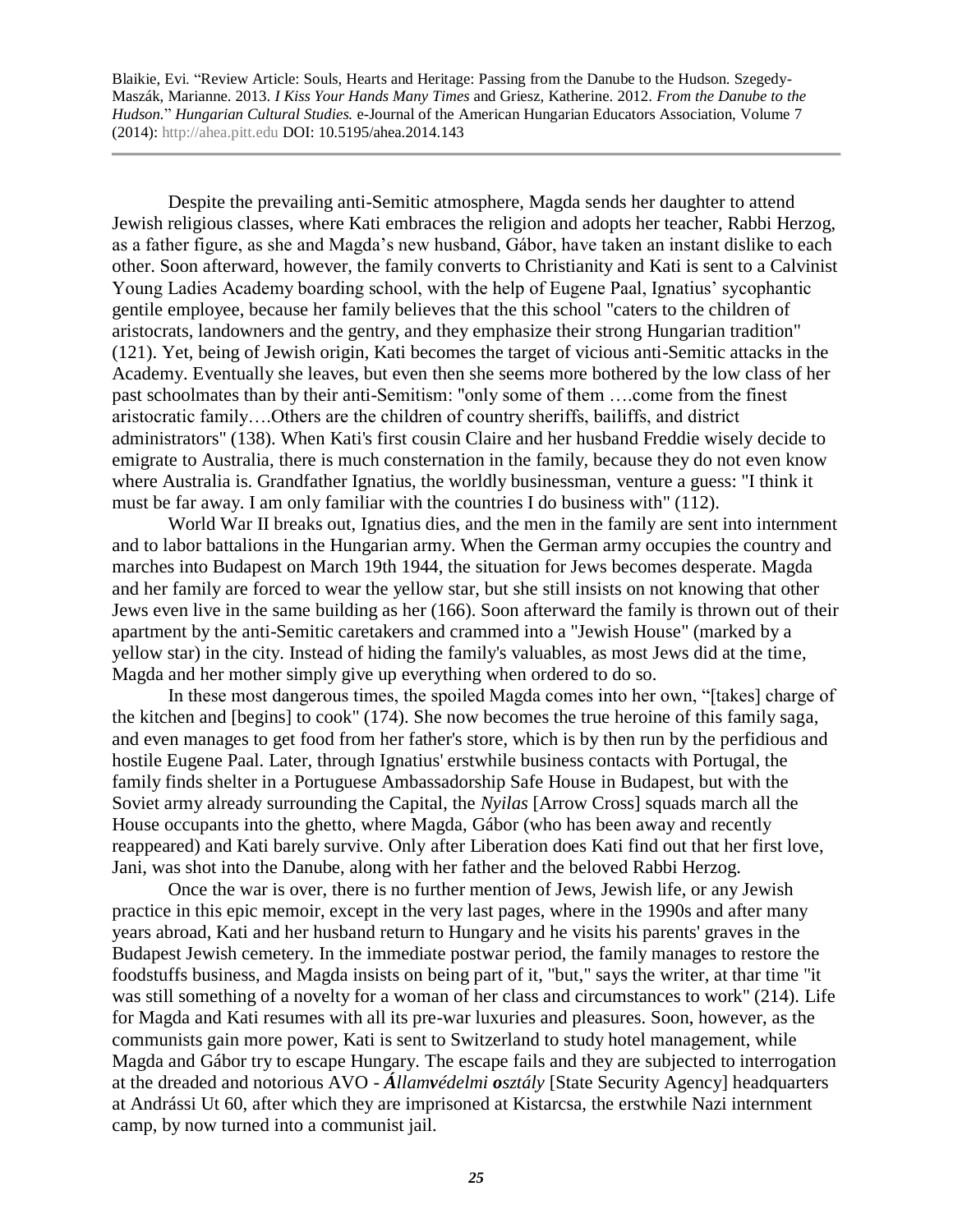Early on, while being interrogated, Magda destroyed the numbers of the family's Swiss bank accounts, which are now forever lost to the family as Magda failed to memorize the account numbers. It is never explained why her brother, Emery, does not even know about the accounts, let alone their numbers. To counterbalance this failure she does manage to instruct Kati, from jail, about emigration to Australia, by now a familiar country of rescue to this family... But Kati arrives there only after a few years in Switzerland, where she runs out of funds, finds a job and is victimized by her Swiss employers. Kati eventually emigrates to Australia, where she feels unwelcomed by her cousin Claire, since she brings no money with her. She takes menial jobs and lives on her own, constantly bemoaning her fate and comparing it to her prewar life in Hungary. She is encouraged to take courses, but she demurs and enters into a disastrous marriage to an abusive crook, from whom she manages to part, but she cannot obtain a divorce nor leave the country for the next five years.

After their release from jail, Magda and Gábor struggle through the years behind the Iron Curtain, until the 1956 Revolution, when they are able to escape to Vienna and from there to Australia. They arrive with a hundred dollars collected on their behalf by the passengers on the ship that brought them, which makes Kati indignant and devastated at the loss of Ignatius's money. Kati now takes a secretarial course, her first attempt to improve herself and assume responsibility for her life, while Magda immediately gets to work, saves, manages to buy a house and even supports Kati. Kati then gets her divorce and decides to move to England, apparently giving little thought to leaving behind her mother, whom she "adores" and calls "my best friend"(373), but towards whom she feels no responsibility. Kati seems to excuse herself out of any judgment by praising her mother that "one of her most admirable traits was that she never complained, nor did she give in to self pity" (461), a trait that unfortunately did not pass to Magda's daughter.

In later decades, the 1960 and 1970s, Magda follows Kati to London with her ailing husband and gets work as a cook and housekeeper to the President of the Royal Institution. Again, Magda manages to save, buy real estate, and make a home for Kati, only to have Kati leave for Vienna, where she accepts a marriage proposal from a Hungarian-American, and the couple lands in New York, Kati's dream place since her childhood. She works at various jobs and helps her middle aged husband acquire a college degree in order to advance his career. Magda occasionally visits them but eventually returns to Australia, where she has made her home, and where she dies before Kati can see her one last time. Thus ends this mainly mother and daughter's saga of survival and many emigrations, marital and familial ups and downs, and financial and other losses and new starts.

As for structure and tellability, throughout its almost 500 pages, the book lacks focus and is way too long for its core narrative, largely due to ponderous, pedantic and contrived dialogues, as to many irrelevant details, which a competent editing should have rectified. Yet, the merit of this book, like that of Szegedy-Maszák's *I Kiss Your Hands*, is in its epic portrayal of a multigenerational Hungarian Jewish family's fate in the crisis-full mid-twentieth century, as seen and interpreted by its female descendant decades later.